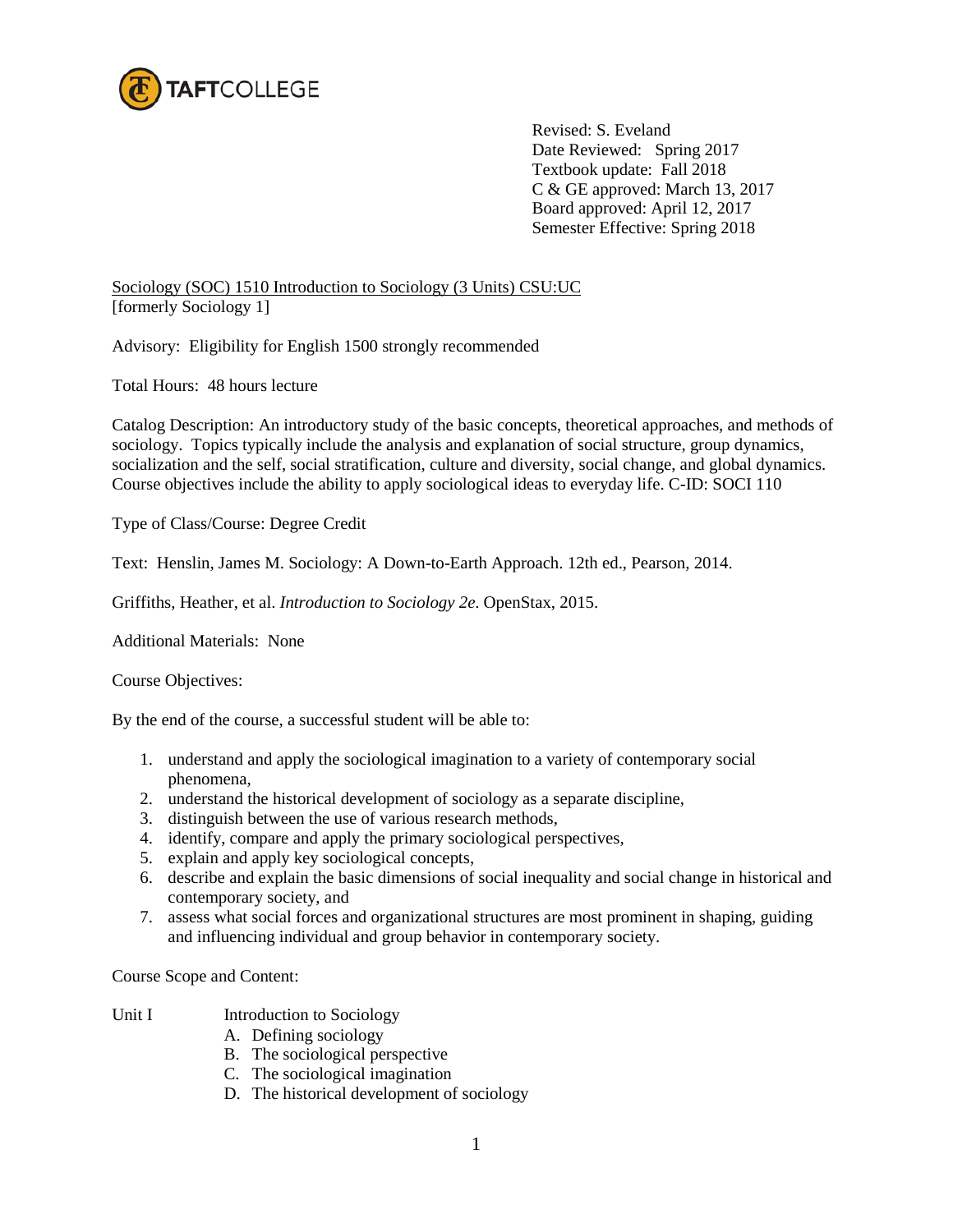

| Unit II   | Major Sociological Perspectives<br>A. Structural functionalism<br>B. Conflict theory<br>C. Symbolic interactionism                                                    |
|-----------|-----------------------------------------------------------------------------------------------------------------------------------------------------------------------|
| Unit III  | Studying the Social World: an Introduction to Research Methods<br>A. The scientific method<br>B. The research model                                                   |
| Unit IV   | Society, Culture, and Socialization<br>A. Culture<br>B. Socialization<br>C. Interaction<br>D. Groups<br>E. Organizations                                              |
| Unit V    | Deviance and Social Control<br>A. Deviance<br>B. Social control                                                                                                       |
| Unit VI   | Stratification: class, Race, Ethnicity, Age, Sex, and Gender<br>A. Social stratification<br>B. Social class in the U.S.<br>C. Race and ethnicity<br>D. Sex and gender |
| Unit VII  | Social institutions<br>A. Family<br><b>B.</b> Politics<br>C. Education<br>D. Science and technology<br>E. Medicine<br>F. Economy/work<br>G. Religion                  |
| Unit VIII | Social Dynamics<br>A. Population and urbanization<br>B. Environment and globalization                                                                                 |
| Unit IX   | Social Change<br>A. Social movements and social change                                                                                                                |

Learning Activities Required Outside of Class:

The students in this class will spend a minimum of 6 hours per week outside of the regular class time doing the following:

- 1. Studying
- 2. Answering questions
- 3. Completing required reading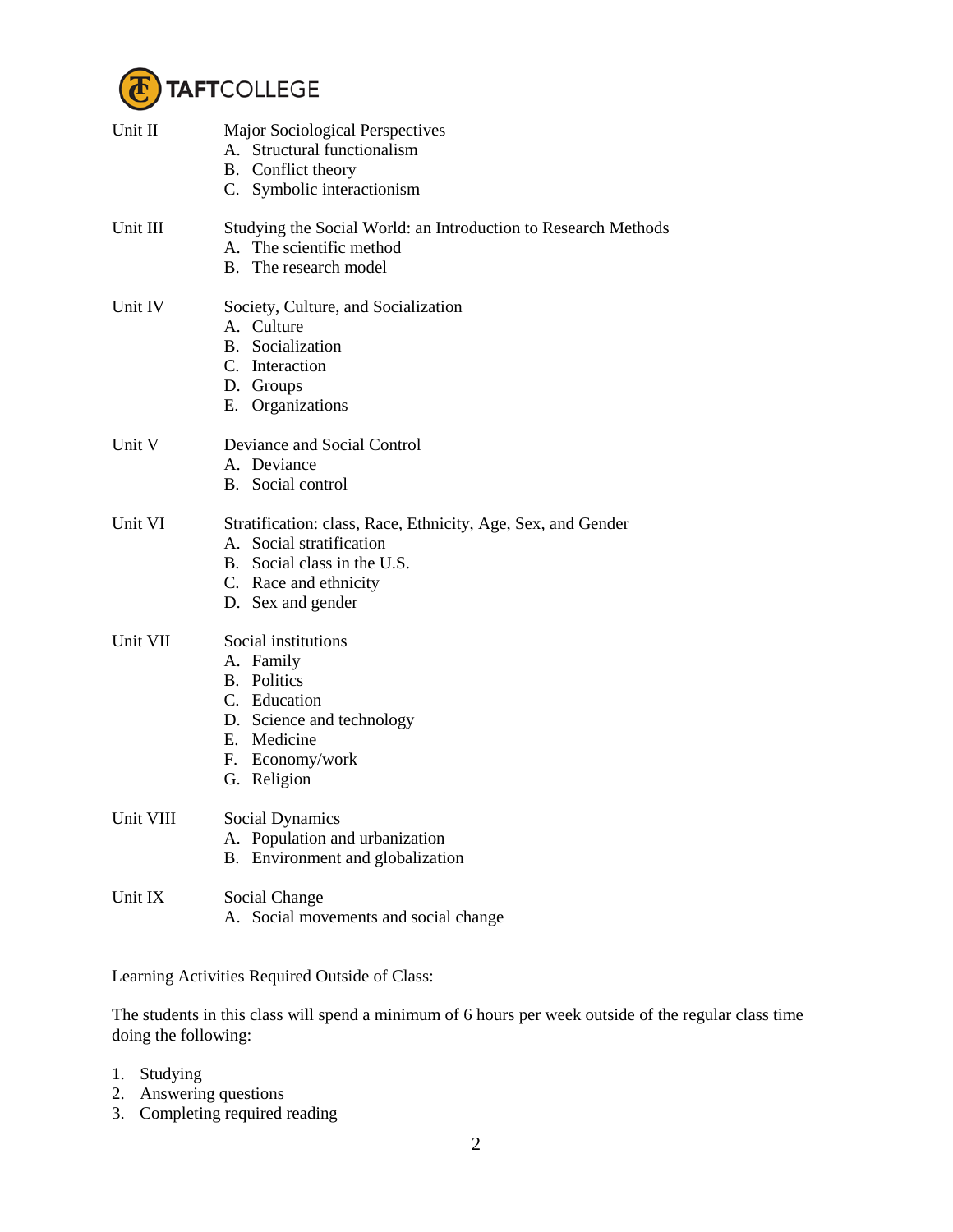

4. Completing written work

Methods of Instruction:

- 1. Lectures
- 2. Class discussions
- 3. Audiovisual presentations
- 4. Use of online resources
- 5. Instructor guided research project(s)

## Methods of Evaluation:

- 1. Substantial writing assignments, including:
	- A. Essay exams
	- B. Student generated APA/ASA format research paper
	- C. Written assignments
- 2. Other examinations, including:
	- A. Objective exams
	- B. Application exercises
	- C. Research project
	- D. Field journal
	- E. Oral presentations
	- F. Reflection and discussion
	- G. Small group activities
	- H. Out-of-class activities

Supplemental Data:

| <b>TOP Code:</b>             | 220800: Sociology                 |
|------------------------------|-----------------------------------|
| <b>SAM Priority Code:</b>    | E: Non-Occupational               |
| <b>Distance Education:</b>   | Online; Offline                   |
| Funding Agency:              | Y: Not Applicable(funds not used) |
| Program Status:              | 1: Program Applicable             |
| Noncredit Category:          | Y: Not Applicable, Credit Course  |
| <b>Special Class Status:</b> | N: Course is not a special class  |